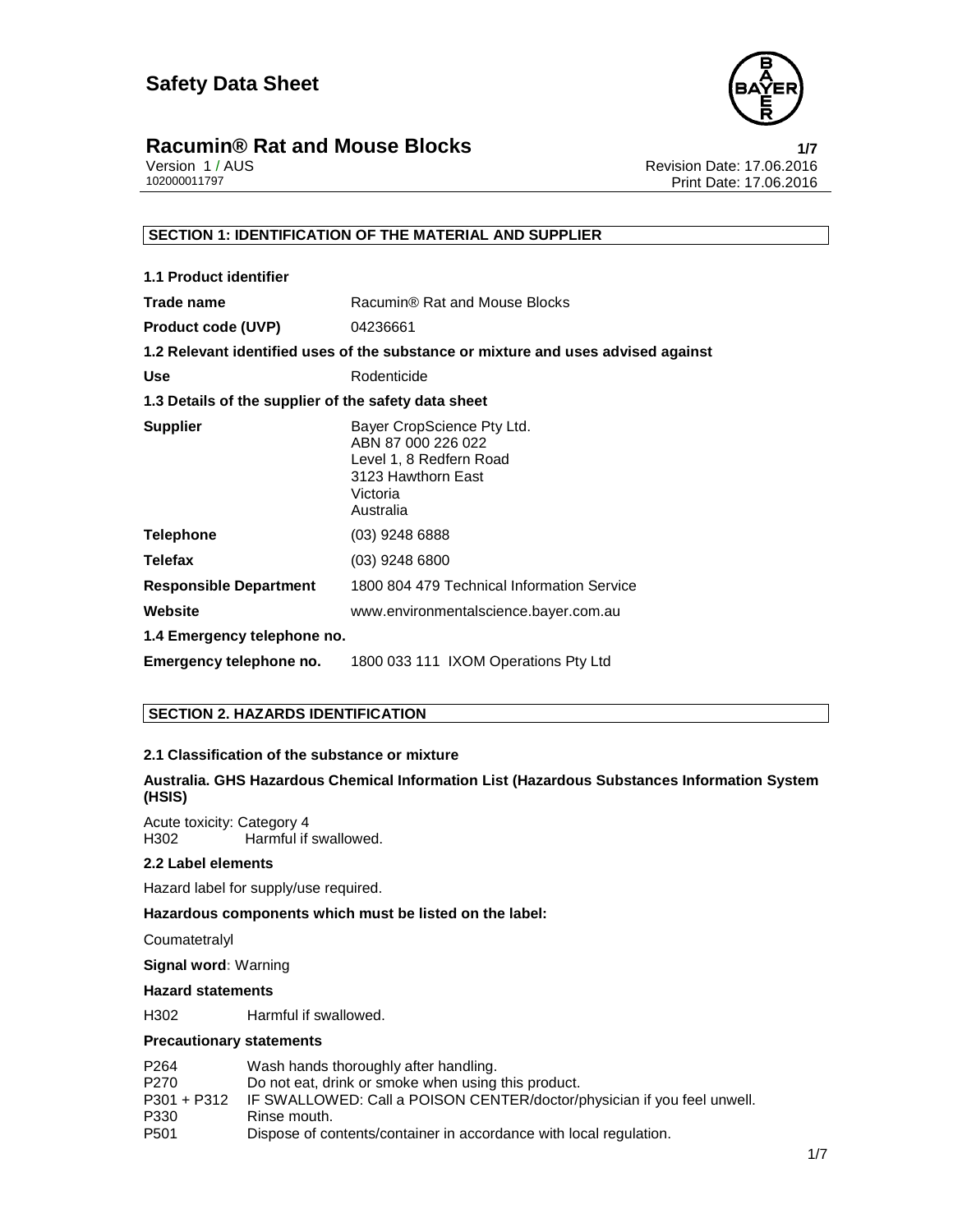

Version 1 / AUS Revision Date: 17.06.2016 Print Date: 17.06.2016

# **2.3 Other hazards**

No other hazards known.

# **SECTION 3. COMPOSITION/INFORMATION ON INGREDIENTS**

#### **Chemical nature**

Coumatetralyl 0.37g/kg Chemical nature Block bait (BB)

| I Chemical Name                           | CAS-No.    | Concentration [%] |
|-------------------------------------------|------------|-------------------|
| l Coumatetralvl                           | 5836-29-3  | 0.037             |
| Talc                                      | 14807-96-6 | 5.00              |
| Other ingredients (non-hazardous) to 100% |            |                   |

# **SECTION 4. FIRST AID MEASURES**

**If poisoning occurs, immediately contact a doctor or Poisons Information Centre (telephone 13 11 26), and follow the advice given. Show this Safety Data Sheet to the doctor.** 

| 4.1 Description of first aid measures                                          |                                                                                                                                                                                                                                                                                                                                                                                              |  |
|--------------------------------------------------------------------------------|----------------------------------------------------------------------------------------------------------------------------------------------------------------------------------------------------------------------------------------------------------------------------------------------------------------------------------------------------------------------------------------------|--|
| <b>Skin contact</b>                                                            | Wash off thoroughly with plenty of soap and water, if available with<br>polyethyleneglycol 400, subsequently rinse with water.                                                                                                                                                                                                                                                               |  |
| Eye contact                                                                    | In case of eye contact, remove contact lens and rinse immediately with<br>plenty of water, also under the eyelids, for at least 15 minutes.                                                                                                                                                                                                                                                  |  |
| Ingestion                                                                      | In the event of a mouthful or more being ingested, the following<br>measures should be considered: Obtain medical attention.                                                                                                                                                                                                                                                                 |  |
| 4.2 Most important symptoms and effects, both acute and delayed                |                                                                                                                                                                                                                                                                                                                                                                                              |  |
| <b>Symptoms</b>                                                                | Symptoms of Overexposure, Blood disorders, Ingestion may provoke<br>the following symptoms:, Bruising and haemorrhage formation, Nose<br>bleeding, Bloody vomiting                                                                                                                                                                                                                           |  |
| 4.3 Indication of any immediate medical attention and special treatment needed |                                                                                                                                                                                                                                                                                                                                                                                              |  |
| <b>Treatment</b>                                                               | In case of ingestion gastric lavage should be considered in cases of<br>significant ingestions only within the first 2 hours. However, the<br>application of activated charcoal and sodium sulphate is always<br>advisable. Treat symptomatically. Antidote: Vitamine K1. Cases of<br>severe poisoning may require the usual measures like application of<br>blood products or transfusions. |  |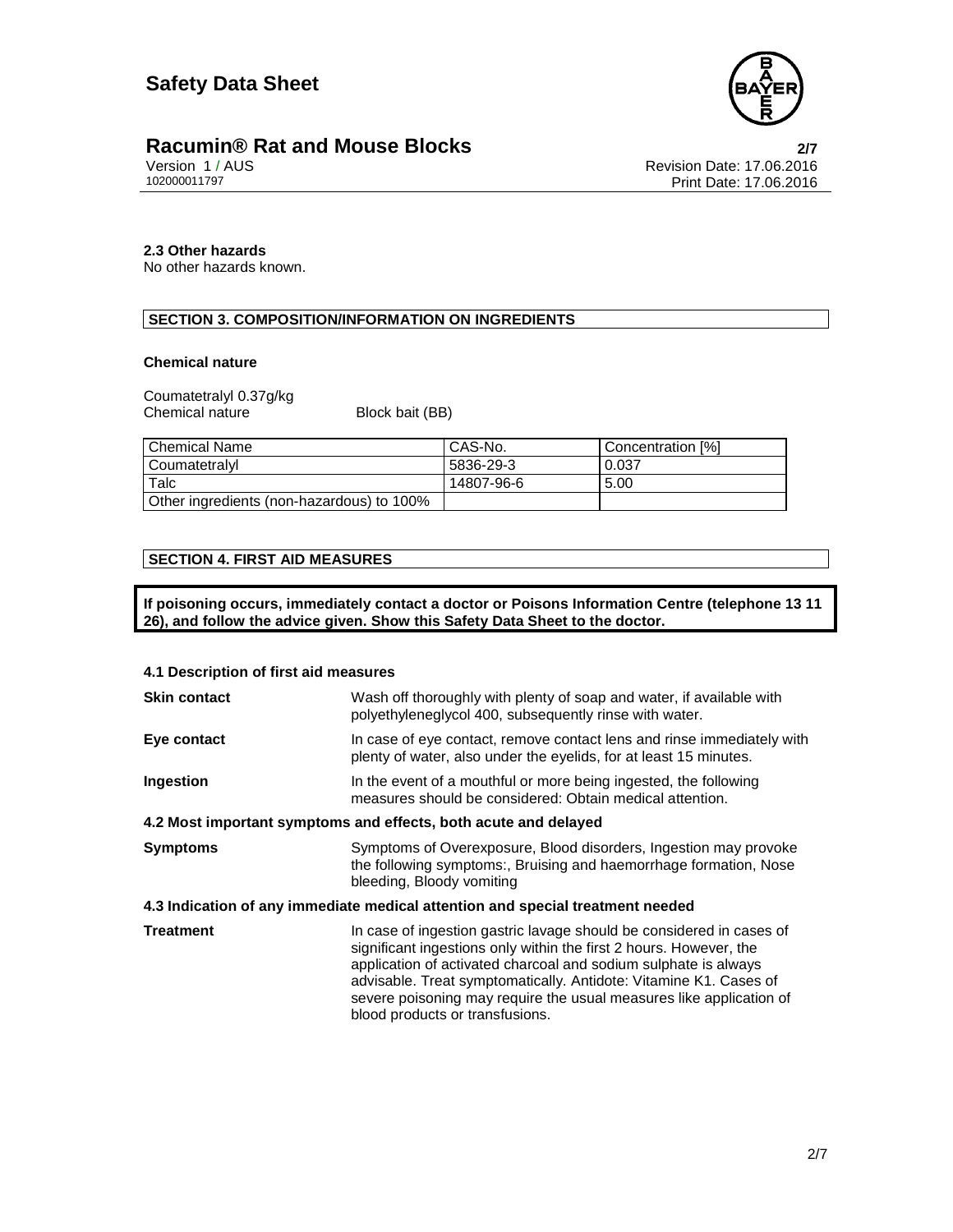

Version 1 / AUS Revision Date: 17.06.2016 Print Date: 17.06.2016

# **SECTION 5. FIRE FIGHTING MEASURES**

# **5.1 Extinguishing media**

| <b>Suitable</b>                                                 | Water spray, Carbon dioxide (CO2), Foam, Sand                                                                         |
|-----------------------------------------------------------------|-----------------------------------------------------------------------------------------------------------------------|
| 5.2 Special hazards arising<br>from the substance or<br>mixture | In the event of fire the following may be released:, Carbon monoxide<br>(CO)                                          |
| 5.3 Advice for firefighters                                     |                                                                                                                       |
| Special protective<br>equipment for firefighters                | Wear self-contained breathing apparatus and protective suit.                                                          |
| <b>Further information</b>                                      | Whenever possible, contain fire-fighting water by diking area with sand<br>or earth. Fight fire from upwind position. |

# **Hazchem Code**Not applicable

# **SECTION 6. ACCIDENTAL RELEASE MEASURES**

### **6.1 Personal precautions, protective equipment and emergency procedures**

| <b>Precautions</b>                                        | An emergency shower must be readily accessible to the work area.<br>Use personal protective equipment. Avoid contact with spilled product<br>or contaminated surfaces. Keep unauthorized people away. Keep<br>people away from and upwind of spill/leak. Do not breathe dust. |
|-----------------------------------------------------------|-------------------------------------------------------------------------------------------------------------------------------------------------------------------------------------------------------------------------------------------------------------------------------|
| <b>6.2 Environmental</b><br>precautions                   | Retain and dispose of contaminated wash water.                                                                                                                                                                                                                                |
| 6.3 Methods and materials for containment and cleaning up |                                                                                                                                                                                                                                                                               |
| Methods for cleaning up                                   | Sweep up or vacuum up spillage and collect in suitable container for<br>disposal. Contaminated soil may have to be removed and disposed.<br>Clean with detergents. Avoid solvents.                                                                                            |

# **SECTION 7. HANDLING AND STORAGE**

### **7.1 Precautions for safe handling**

Advice on safe handling Avoid contact with skin, eyes and clothing.

## **7.2 Conditions for safe storage, including any incompatibilities**

**Requirements for storage areas and containers** Keep out of the reach of children. Keep containers tightly closed in a dry, cool and well-ventilated place. Keep away from direct sunlight.

# **SECTION 8. EXPOSURE CONTROLS / PERSONAL PROTECTION**

## **8.1 Control parameters**

| <b>Components</b> | <b>CAS-No.</b> | <b>Control parameters</b> | <b>Update</b> | <b>Basis</b> |
|-------------------|----------------|---------------------------|---------------|--------------|
| $\tau$ alc        | 14807-96-6     | $2.5 \,\mathrm{mg/m^3}$   | 2011<br>12    | ' NOEL<br>AL |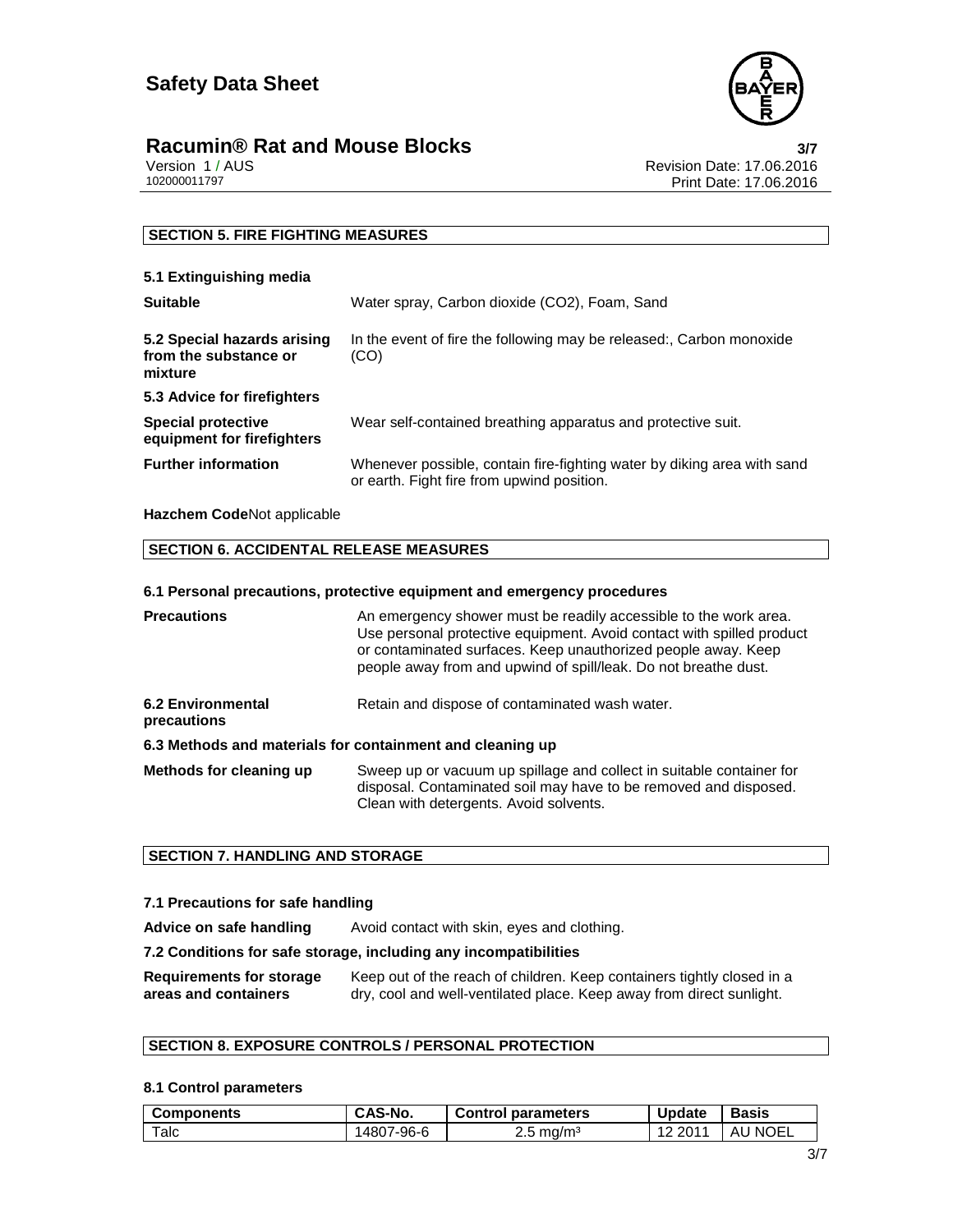

# **Racumin® Rat and Mouse Blocks 4/7**

Version 1 / AUS Revision Date: 17.06.2016 Print Date: 17.06.2016

|  | AN. |  |
|--|-----|--|
|  |     |  |

**8.2 Exposure controls**

**Personal protective equipment - End user**

Hand protection **Protective gloves** 

**Engineering Controls** 

Advice on safe handling Avoid contact with skin, eyes and clothing.

# **SECTION 9. PHYSICAL AND CHEMICAL PROPERTIES**

## **9.1 Information on basic physical and chemical properties**

| <b>Form</b>                                       | pieces or block             |
|---------------------------------------------------|-----------------------------|
| Colour                                            | blue-grey                   |
| <b>Partition coefficient: n-</b><br>octanol/water | Coumatetralyl: log Pow: 1.5 |

# **SECTION 10. STABILITY AND REACTIVITY**

# **10.1 Reactivity**

Not applicable

| <b>10.4 Conditions to avoid</b>                            | Heat, flames and sparks.<br>Exposure to moisture.                |
|------------------------------------------------------------|------------------------------------------------------------------|
| <b>10.5 Incompatible materials</b> Strong oxidizing agents |                                                                  |
| <b>10.6 Hazardous</b><br>decomposition products            | Thermal decomposition can lead to release of:<br>Carbon monoxide |

# **SECTION 11. TOXICOLOGICAL INFORMATION**

# **11.1 Information on toxicological effects**

| <b>Acute oral toxicity</b>       | LD50 (Rat) 16.5 mg/kg<br>The value mentioned relates to the active ingredient coumatetralyl.                    |
|----------------------------------|-----------------------------------------------------------------------------------------------------------------|
| <b>Acute inhalation toxicity</b> | LC50 (Rat) 39 mg/l<br>Exposure time: 4 h<br>The value mentioned relates to the active ingredient coumatetralyl. |
| <b>Acute dermal toxicity</b>     | $LD50$ (Rat)<br>100-500 mg/kg<br>The value mentioned relates to the active ingredient coumatetralyl.            |

# **Aspiration hazard**

Based on available data, the classification criteria are not met.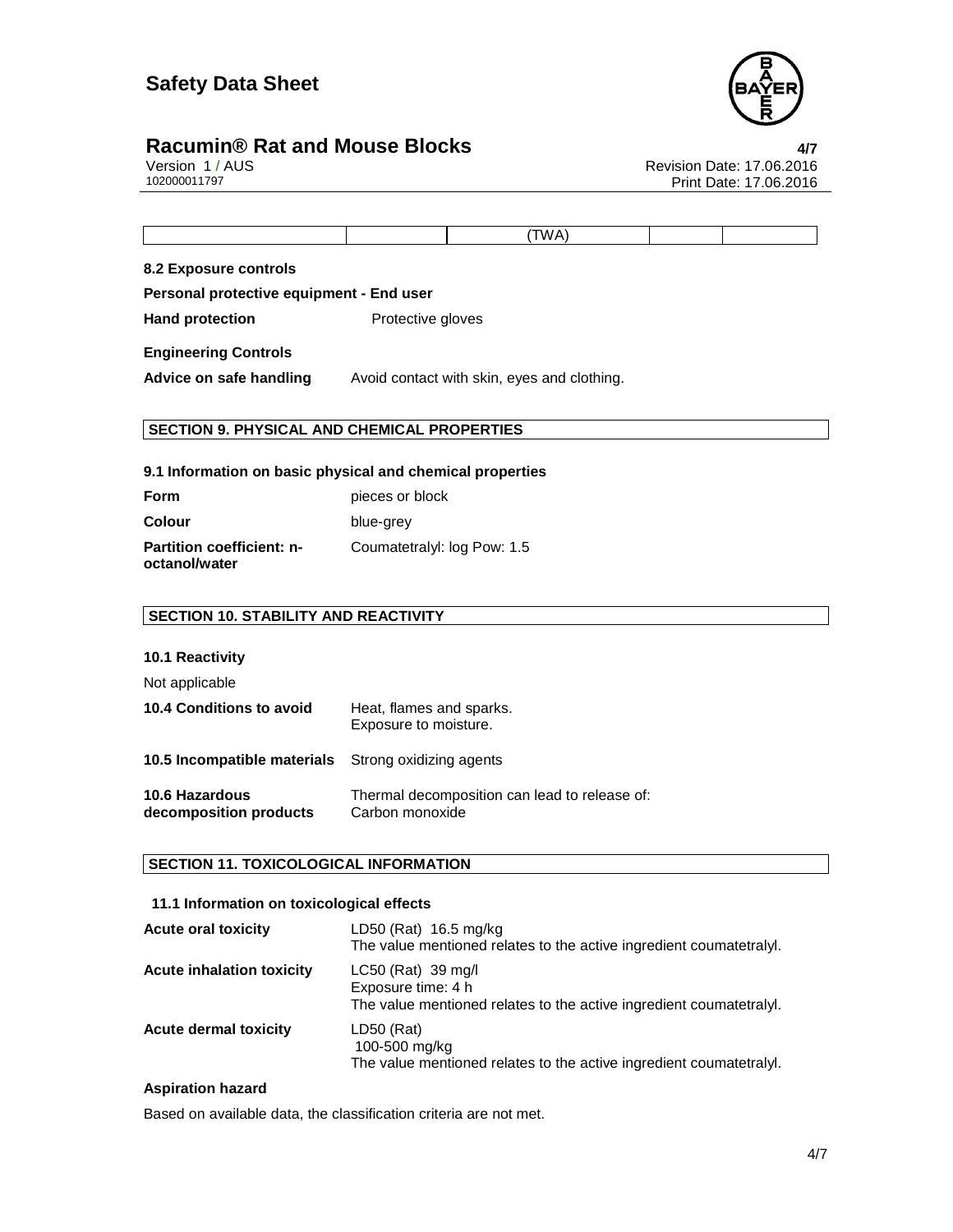

Version 1 / AUS Revision Date: 17.06.2016 Print Date: 17.06.2016

### **Information on likely routes of exposure**

Inhalation not likely., May be harmful if inhaled. No skin irritation No eye irritation Ingestion of large amounts may be harmful (see Signs and Symptoms).

#### **Early onset symptoms related to exposure**  Refer to Section 4

**Delayed health effects from exposure**  Refer to Section 11

**Exposure levels and health effects**  Refer to Section 4

**Interactive effects**  Not known

**When specific chemical data is not available**  Not applicable

**Mixture of chemicals**  Refer to Section 2.1

#### **Further information**

No further toxicological information is available.

# **SECTION 12. ECOLOGICAL INFORMATION**

#### **12.1 Toxicity**

| <b>Toxicity to fish</b>                     | LC50 (Oncorhynchus mykiss (rainbow trout)) 48 mg/l<br>Exposure time: 96 h<br>The value mentioned relates to the active ingredient coumatetraly. |
|---------------------------------------------|-------------------------------------------------------------------------------------------------------------------------------------------------|
| <b>Toxicity to aquatic</b><br>invertebrates | LC50 (Daphnia (water flea)) 14 mg/l<br>Exposure time: 48 h<br>The value mentioned relates to the active ingredient coumatetraly.                |
| <b>Toxicity to other organisms</b>          | LD50 (Coturnix japonica (Japanese quail)) > 2,000 mg/kg<br>The value mentioned relates to the active ingredient coumatetraly.                   |
| 12.2 Persistence and degradability          |                                                                                                                                                 |
| <b>Biodegradability</b>                     | Coumatetralyl:<br>Not rapidly biodegradable                                                                                                     |
| Koc                                         | Coumatetralyl: Koc: 453                                                                                                                         |
| 12.3 Bioaccumulative potential              |                                                                                                                                                 |
| <b>Bioaccumulation</b>                      | Coumatetralyl: Bioconcentration factor (BCF) 3 - 11<br>Does not bioaccumulate.                                                                  |
| 12.4 Mobility in soil                       |                                                                                                                                                 |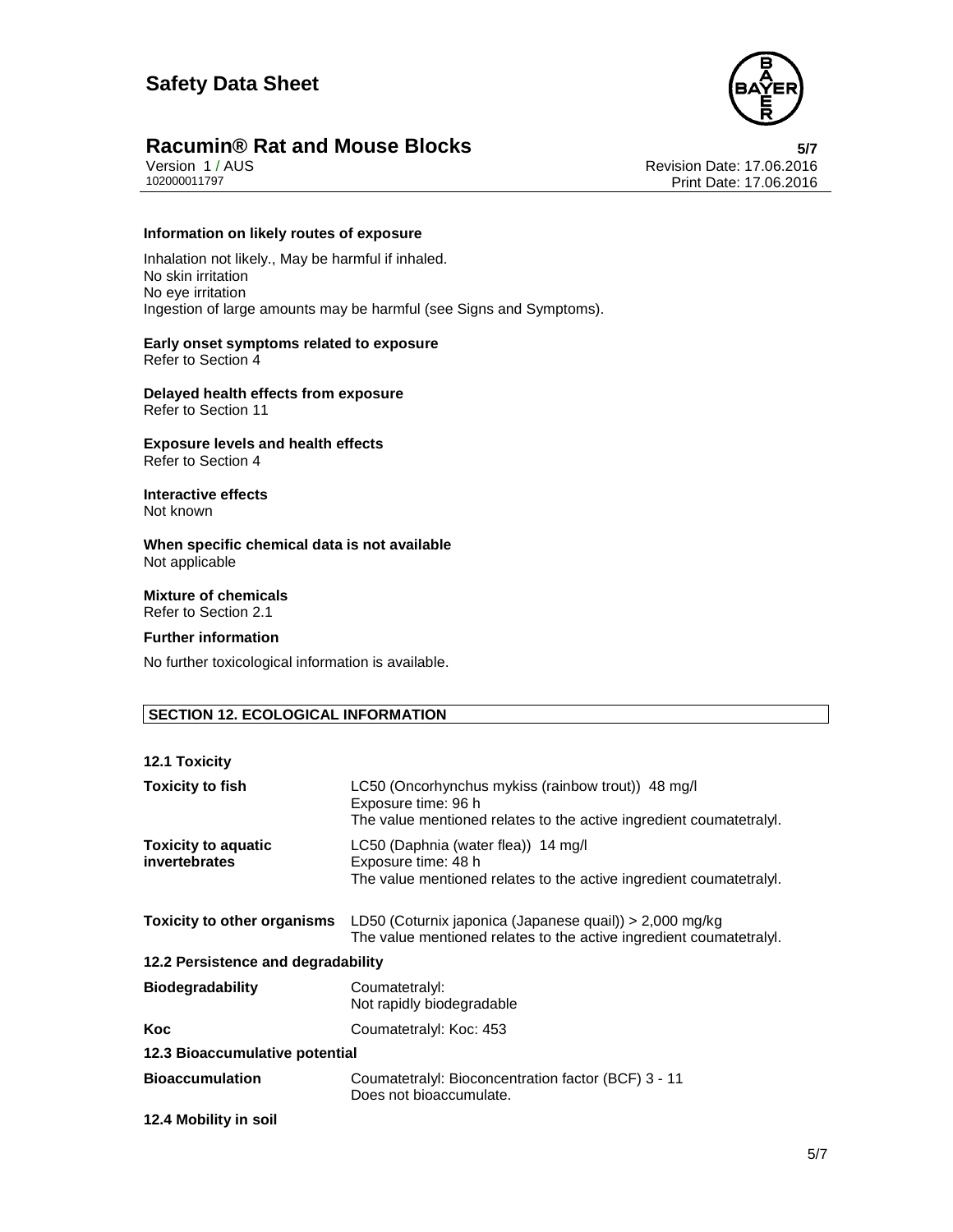

# **Racumin® Rat and Mouse Blocks 6/7**

Version 1 / AUS Revision Date: 17.06.2016 Print Date: 17.06.2016

**Mobility in soil Coumatetralyl: Moderately mobile in soils 12.5 Other adverse effects Additional ecological information**  No data available

# **SECTION 13. DISPOSAL CONSIDERATIONS**

Shake empty container onto baiting site. Do not dispose of undiluted chemicals on-site. Break, crush or puncture and bury empty containers in a local authority landfill. If not available, bury the containers below 500 mm in a disposal pit specifically marked and set up for this purpose clear of waterways, vegetation and roots.

# **SECTION 14. TRANSPORT INFORMATION**

According to national and international transport regulations not classified as dangerous goods.

## **SECTION 15. REGULATORY INFORMATION**

Registered according to the Agricultural and Veterinary Chemicals Code Act 1994 Australian Pesticides and Veterinary Medicines Authority approval number: 52098

# **Hazardous Classification**

Hazardous (National Occupational Health and Safety Commission - NOHSC)

# **SUSMP classification (Poison Schedule)**

Schedule 5 (Standard for the Uniform Scheduling of Medicines and Poisons)

# **SECTION 16. OTHER INFORMATION**

**Trademark information** Racumin® is a registered trademark of the Bayer Group.

This SDS summarises our best knowledge of the health and safety hazard information of the product and how to safely handle and use the product in the workplace. Each user should read this SDS and consider the information in the context of how the product will be handled and used in the workplace including in conjunction with other products.

If clarification or further information is needed to ensure that an appropriate risk assessment can be made, the user should contact this company.

Our responsibility for products sold is subject to our standard terms and conditions, a copy of which is sent to our customers and is also available on request.

#### **Abbreviations and acronyms**

ADN European Agreement concerning the International Carriage of Dangerous Goods by Inland Waterways